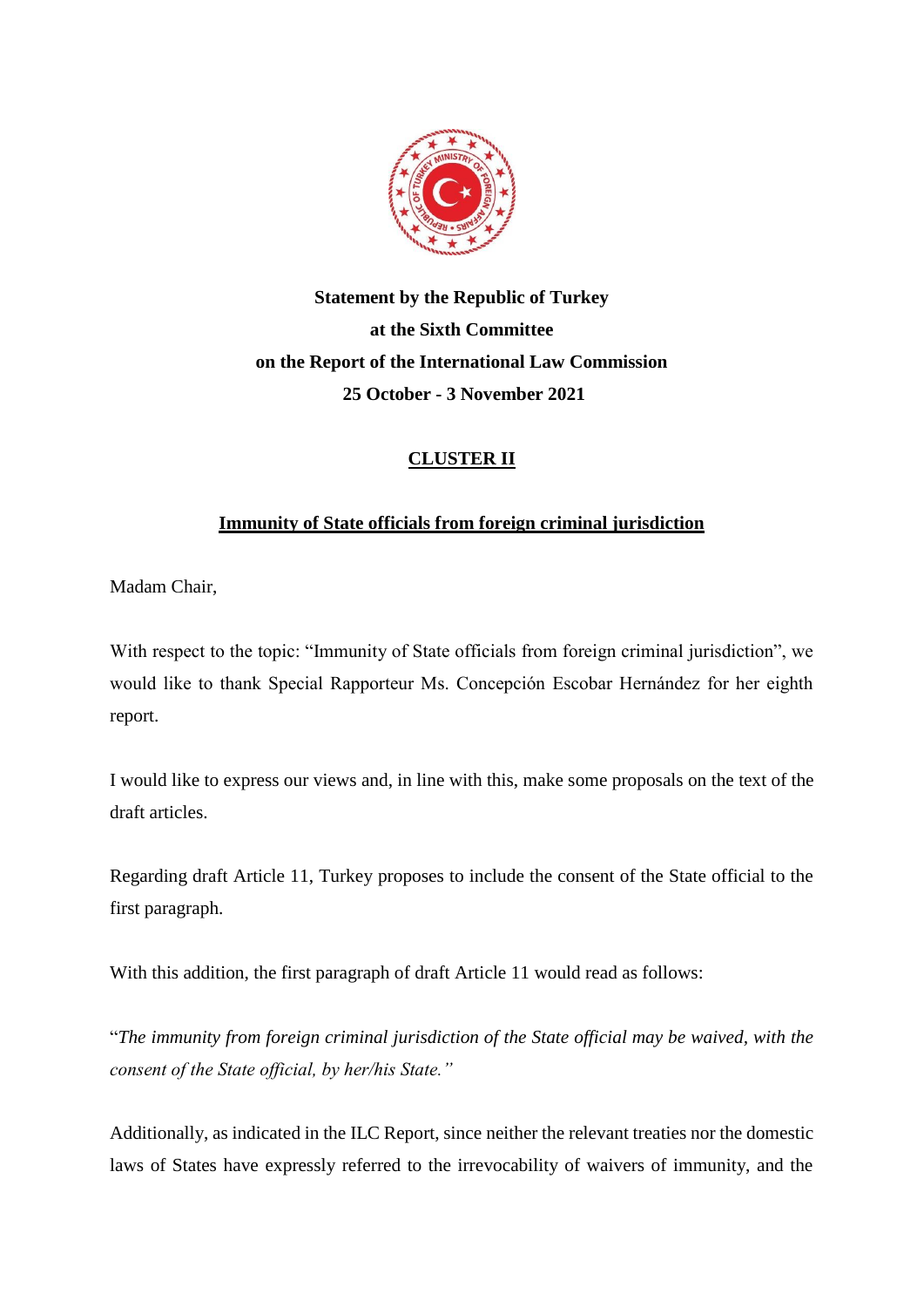practice on this issue is limited, Turkey supports the view of deletion of the fifth paragraph of draft Article 11 which states that the waiver of immunity is irrevocable.

We also have some hesitations regarding draft Article 17, that was referred to the Drafting Committee. We believe that it would be more appropriate for the question of suspension to be treated on a case-by-case basis by the court or arbitral tribunal in the context of provisional measures.

In this vein, it is also important to emphasize that it would be necessary to ensure that domestic legal systems had provisions to give effect to any suspension.

Further, we consider that a dispute settlement clause would only be relevant if the draft articles were intended to become a treaty. Therefore, a more general clause regarding procedural recommendations would be appropriate.

#### **Sea-level rise in relation to international law**

Madam Chair,

Turning to the topic: "Sea-level rise in relation to international law", we would like to express our appreciation for the very comprehensive and excellent work done by the two Co-Chairs, Ms. Nilüfer Oral and Mr. Bogdan Aurescu, on issues related to the law of the sea.

Climate change has become a global challenge that has no borders.

No country is immune from the negative effects of this phenomenon.

The recent IPCC report clearly depicts widespread and rapid changes in the Earth's oceans, ice and land surface caused by human influence.

The UN's recent report stresses that the current commitments of countries imply about 16% increase in global greenhouse gas emissions in 2030 compared to 2010.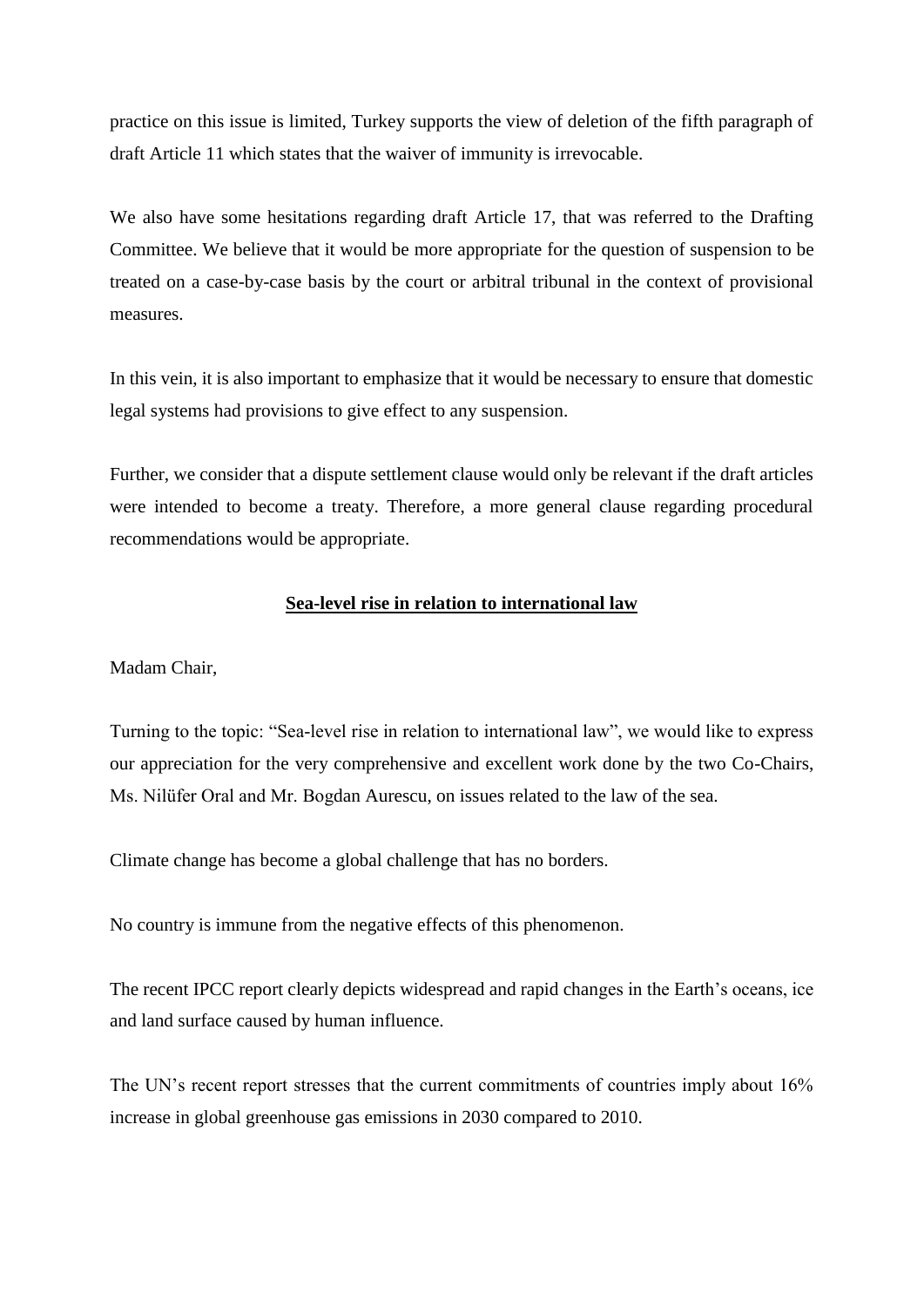The IPCC predicts that such an increase may lead to a temperature rise of about 2.7<sup>o</sup>C by the end of the century.

If effective measures are not taken and greenhouse gas emissions continue to increase, sea levels that rose 20 centimeters over the past century, are expected to rise by more than 1 meter by the end of this century, with catastrophic consequences.

### Madam Chair,

Climate change is a reality and sea-level rise is one of its consequences. It is already impacting the lives and livelihoods of millions around the world, especially the least developed and small island nations.

Since countries are not able to fight against this phenomenon on equal terms, close international collaboration between all countries is necessary in this regard. There is an urgent need for adaptation and resilience building support to these countries. Developed countries should support developing countries with adequate financial and technical means. Sharing technology, best practices and know-how with countries in need are significant matters for their climate resilience building.

#### Madam Chair,

Sea-level rise, in addition to many social and humanitarian consequences, has the potential to create many legal issues on different levels.

For the areas where delimitation of maritime jurisdiction areas has not taken place, sea-level rise might have potential effects for the final delimitation.

Turkey therefore encourages the consultations and discussions on the Study Group's analysis of the topic, including legal dimensions of sea-level rise.

Turkey gives utmost importance to climate change and its implications.